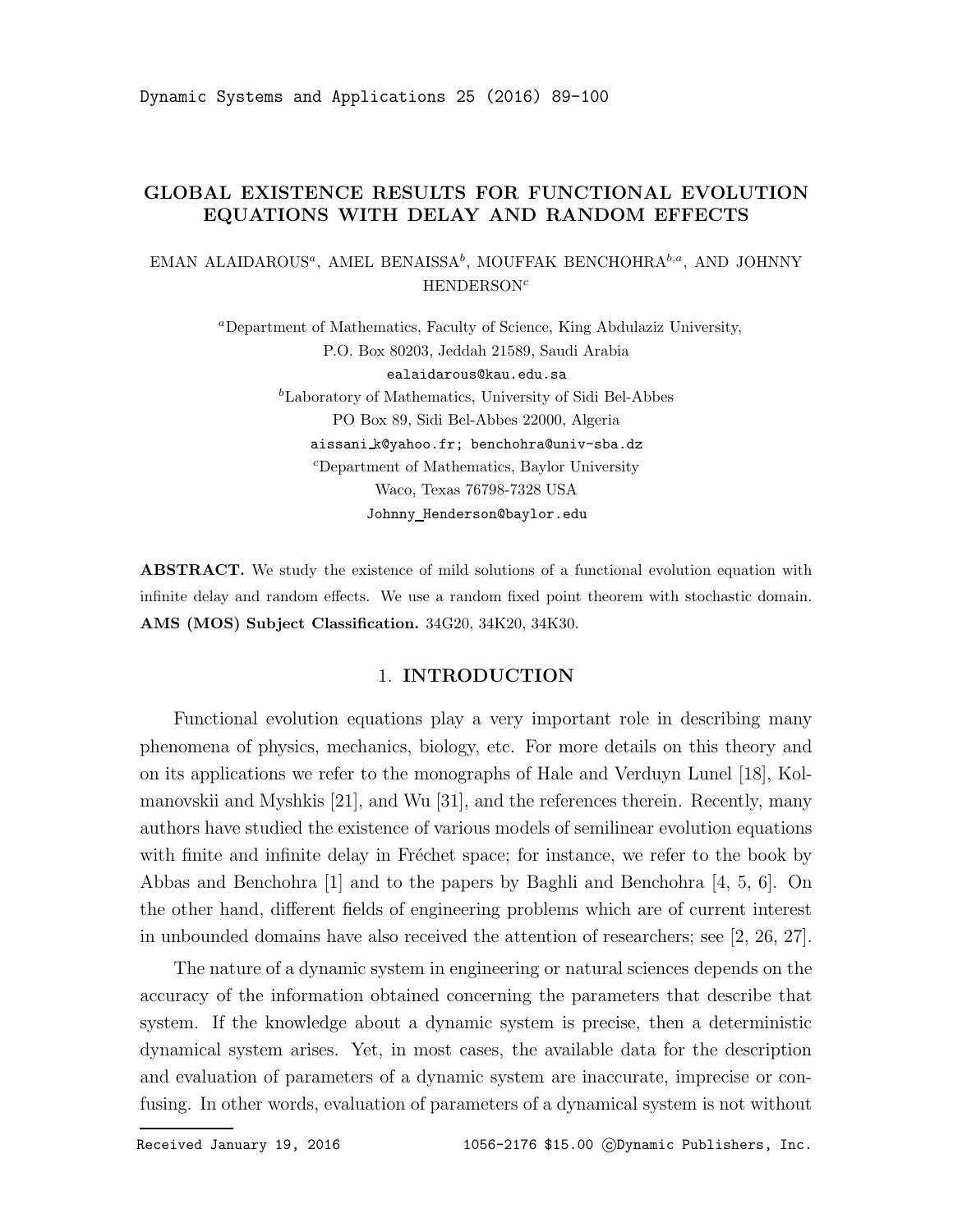uncertainties. When knowledge about the parameters of a dynamic system are of a statistical nature, that is, the information is probabilistic, the common approach in mathematical modeling of such systems is the use of random differential equations or stochastic differential equations. Random differential equations, as natural extensions of deterministic ones, arise in many applications and have been investigated by many mathematicians. We refer the reader to the monographs [7, 30], the papers [10, 9, 11, 29] and the references therein. We also refer the reader to recent results in [23, 24, 25]. There are real world phenomena with anomalous dynamics such as signals transmissions through strong magnetic fields, atmospheric diffusion of pollution, network traffic, the effect of speculations on the profitability of stocks in financial markets, and so on, where the classical models are not sufficiently good to describe these features.

In this work we prove the existence of mild solutions of the following functional differential equation with delay and random effects (random parameters) of the form:

(1.1) 
$$
y'(t, w) = A(t)y(t, w) + f(t, y_t(\cdot, w), w), \text{ a.e. } t \in J := [0, \infty),
$$

(1.2) 
$$
y(t, w) = \phi(t, w), \quad t \in (-\infty, 0], \ w \in \Omega,
$$

where  $(\Omega, F, P)$  is a complete probability space,  $f : J \times B \times \Omega \to E$ ,  $\phi \in B \times \Omega$  are given random functions which represent random nonlinearity of the system,  $\{A(t)\}_{0\leq t\leq +\infty}$ is a family of linear closed (not necessarily bounded) operators from  $E$  into  $E$  that generates an evolution system of operators  $\{U(t, s)\}_{(t, s) \in J \times J}$  for  $0 \le s \le t < +\infty$ ,  $\beta$ is the phase space to be specified later, and  $(E, |\cdot|)$  is a real Banach space. For any function y defined on  $(-\infty, +\infty) \times \Omega$  and any  $t \in J$  we denote by  $y_t(\cdot, w)$  the element of  $\mathcal{B} \times \Omega$  defined by  $y_t(\theta, w) = y(t + \theta, w), \theta \in (-\infty, 0]$ . Here  $y_t(\cdot, w)$  represents the history of the state from time  $-\infty$ , up to the present time t. We assume that the histories  $y_t(\cdot, w)$  belong to some abstract phases  $\mathcal{B}$ , to be specified later.

To our knowledge, the literature on the global existence of random evolution equations with delay is very limited, so the present paper can be considered as a contribution to such a class of equations.

### 2. PRELIMINARIES

In this section we present briefly some notations, definitions, and theorems which are used throughout this work.

In this paper, we will employ an axiomatic definition of the phase space  $\beta$  introduced by Hale and Kato in [17] and follow the terminology used in [19]. Thus,  $(\mathcal{B}, \|\cdot\|_{\mathcal{B}})$  will be a seminormed linear space of functions mapping  $(-\infty, 0]$  into E, and satisfying the following axioms :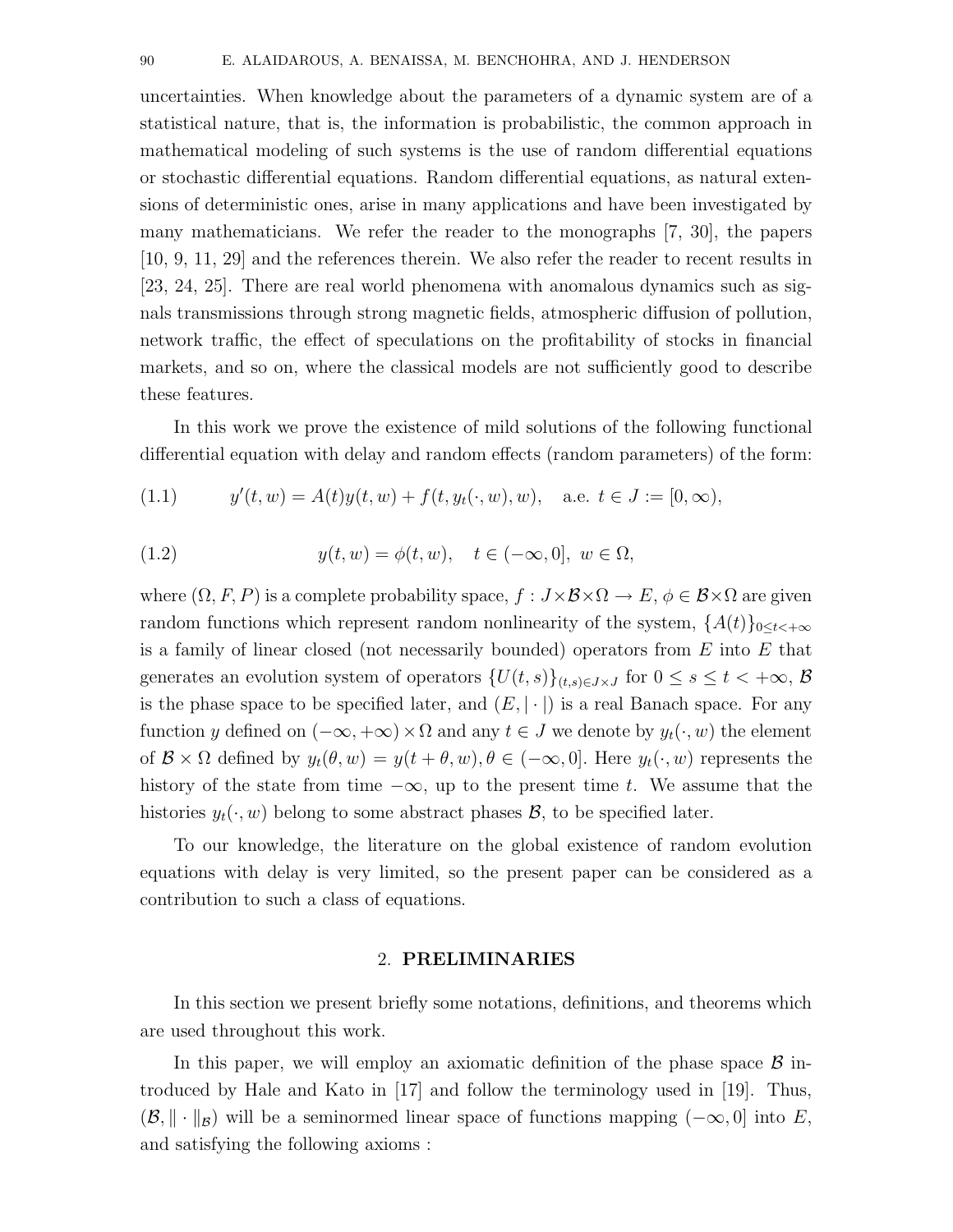- (i)  $y_t \in \mathcal{B}$ ;
- (ii) There exists a positive constant H such that  $|y(t)| \le H ||y_t||_{\mathcal{B}}$ ;
- (iii) There exist two functions  $L(\cdot), M(\cdot) : \mathbb{R}_+ \to \mathbb{R}_+$  independent of y with L continuous and bounded, and M locally bounded such that:

$$
||y_t||_{\mathcal{B}} \le L(t) \sup \{ |y(s)| : 0 \le s \le t \} + M(t) ||y_0||_{\mathcal{B}}.
$$

 $(A_2)$  For the function y in  $(A_1)$ ,  $y_t$  is a B-valued continuous function on J.

 $(A_3)$  The space  $\beta$  is complete.

Denote

$$
K_T = \sup\{L(t) : t \in J\},\
$$

and

$$
M_T = \sup \{ M(t) : t \in J \}.
$$

**Remark 2.1.** 1. (ii) is equivalent to  $|\phi(0)| \leq H ||\phi||_B$  for every  $\phi \in \mathcal{B}$ .

- 2. Since  $\|\cdot\|_{\mathcal{B}}$  is a seminorm, two elements  $\phi, \psi \in \mathcal{B}$  can satisfy  $\|\phi \psi\|_{\mathcal{B}} = 0$ without necessarily  $\phi(\theta) = \psi(\theta)$  for all  $\theta \leq 0$ .
- 3. From the equivalence in part 1 of this remark, we can see that for all  $\phi, \psi \in \mathcal{B}$ such that  $\|\phi - \psi\|_{\mathcal{B}} = 0$ , we necessarily have that  $\phi(0) = \psi(0)$ .

By BUC we denote the space of bounded uniformly continuous functions defined from  $(-\infty, 0]$  into E. Finally, by  $BC := BC([0, +\infty))$  we denote the Banach space of bounded and continuous functions from  $[0, \infty)$  into E, equipped with the standard norm

$$
||y||_{BC} = \sup_{t \in [0,\infty)} |y(t)|.
$$

**Definition 2.2.** A map  $f: J \times B \times \Omega \to E$  is said to be Carathéodory if

- (i)  $t \to f(t, y, w)$  is measurable for all  $y \in \mathcal{B}$  and for all  $w \in \Omega$ .
- (ii)  $y \to f(t, y, w)$  is continuous for almost each  $t \in J$  and for all  $w \in \Omega$ .
- (iii)  $w \to f(t, y, w)$  is measurable for all  $y \in \mathcal{B}$ , and almost each  $t \in J$ .

In what follows, we assume that  $\{A(t), t \geq 0\}$  is a family of closed densely defined linear unbounded operators on the Banach space E and with domain  $D(A(t))$ independent of t.

### Definition 2.3. A family of bounded linear operators

$$
\{U(t,s)\}_{(t,s)\in\Delta}: U(t,s): E \to E, \ (t,s) \in \Delta := \{(t,s) \in J \times J : 0 \le s \le t < +\infty\}
$$

is called an evolution system if the following properties are satisfied:

1.  $U(t, t) = I$  where I is the identity operator in E,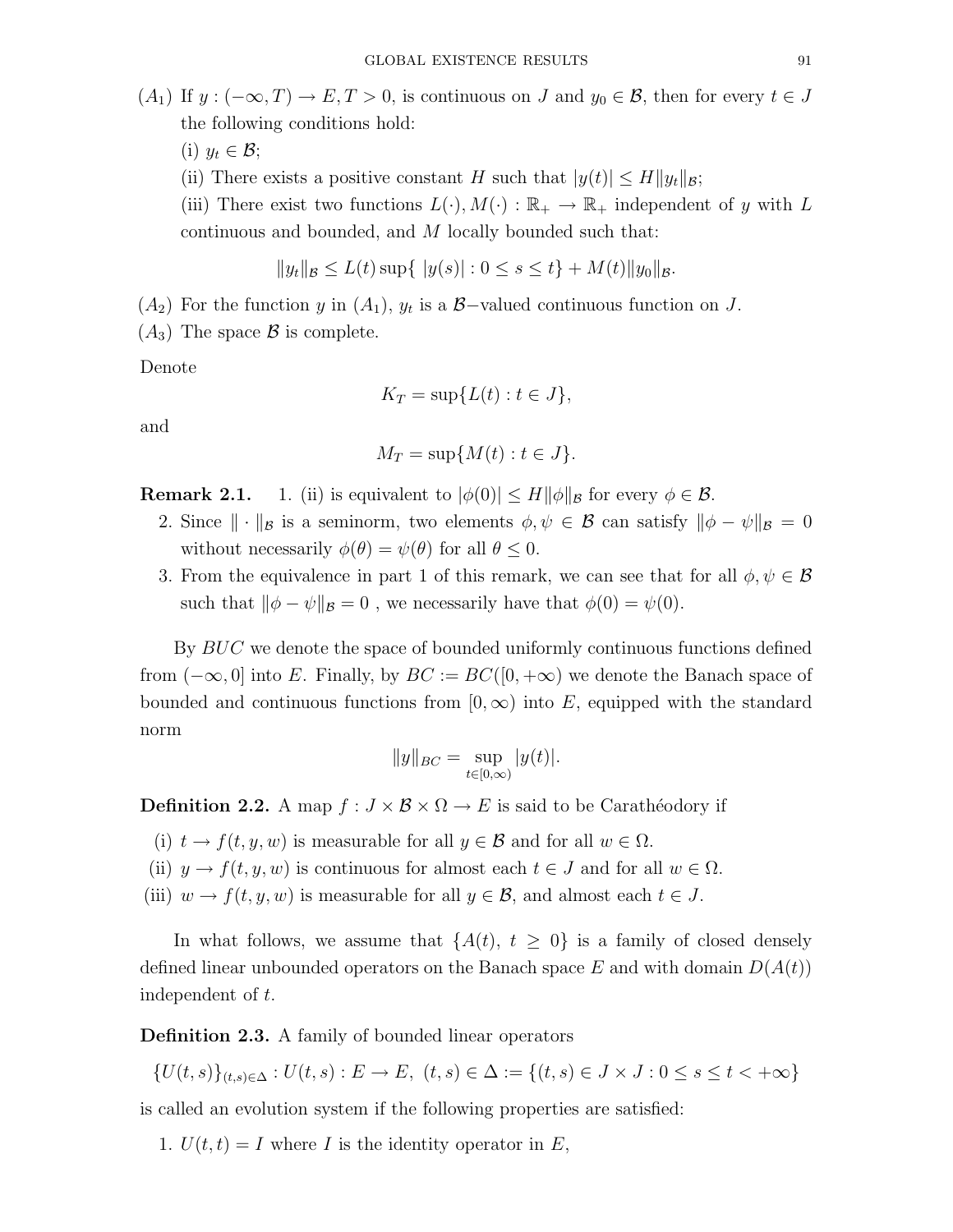2.  $U(t, s) U(s, \tau) = U(t, \tau)$  for  $0 \leq \tau \leq s \leq t < +\infty$ ,

3.  $U(t, s) \in B(E)$  the space of bounded linear operators on E, where for every  $(s, t) \in \Delta$  and for each  $y \in E$ , the mapping  $(t, s) \to U(t, s)$  y is continuous.

More details on evolution systems and their properties could be found on the books of Ahmed [3], Engel and Nagel [13] and Pazy [28].

**Lemma 2.4** (Corduneanu [8]). Let  $C \subset BC(J, E)$  be a set satisfying the following conditions:

- (i): C is bounded in  $BC(J, E)$ ;
- (ii): the functions belonging to C are equicontinuous on any compact interval of  $J$ :
- (iii): the set  $C(t) := \{y(t) : y \in C\}$  is relatively compact on any compact interval  $of J;$
- (iv): the functions from C are equiconvergent, i.e., given  $\varepsilon > 0$ , there corresponds  $T(\varepsilon) > 0$  such that  $|y(t) - y(+\infty)| < \varepsilon$  for any  $t \geq T(\varepsilon)$  and  $y \in C$ .

Then C is relatively compact in  $BC(J, E)$ .

**Theorem 2.5** (Schauder fixed point [16]). Let B be a closed, convex and nonempty subset of a Banach space E. Let  $N : B \to B$  be a continuous mapping such that  $N(B)$  is a relatively compact subset of E. Then N has at least one fixed point in B.

Let Y be a separable Banach space with the Borel  $\sigma$ -algebra  $B_Y$ . A mapping  $y : \Omega \longrightarrow Y$  is said to be a random variable with values in Y if for each  $B \in$  $B_Y, y^{-1}(B) \in F$ . A mapping  $T : \Omega \times Y \longrightarrow Y$  is called a random operator if  $T(\cdot, y)$ is measurable for each  $y \in Y$  and is generally expressed as  $T(w, y) = T(w)y$ ; we will use these two expressions alternatively.

Let y be a mapping of  $J \times \Omega$  into X. y is said to be a stochastic process if for each  $t \in J$  the function  $y(t, \cdot)$  is measurable.

Next, we will give a very useful random fixed point theorem with stochastic domain.

**Definition 2.6** ([12]). Let C be a mapping from  $\Omega$  into  $2^Y$ . A mapping  $T: \{(w, y) :$  $w \in \Omega \wedge y \in C(w)$   $\longrightarrow$  Y is called a 'random operator with stochastic domain C' if and only if C is measurable (i.e., for all closed  $A \subseteq Y, \{w \in \Omega : C(w) \cap A \neq \emptyset\} \in F$ ) and for all open  $D \subseteq Y$  and all  $y \in Y$ ,  $\{w \in \Omega : y \in C(w) \wedge T(w, y) \in D\} \in F$ . The mapping T will be called 'continuous' if every  $T(w)$  is continuous. For a random operator T, a mapping  $y : \Omega \longrightarrow Y$  is called a 'random (stochastic) fixed point of T' if and only if for p-almost all  $w \in \Omega$ ,  $y(w) \in C(w)$  and  $T(w)y(w) = y(w)$  and for all open  $D \subseteq Y$ ,  $\{w \in \Omega : y(w) \in D\} \in F$  ('y is measurable').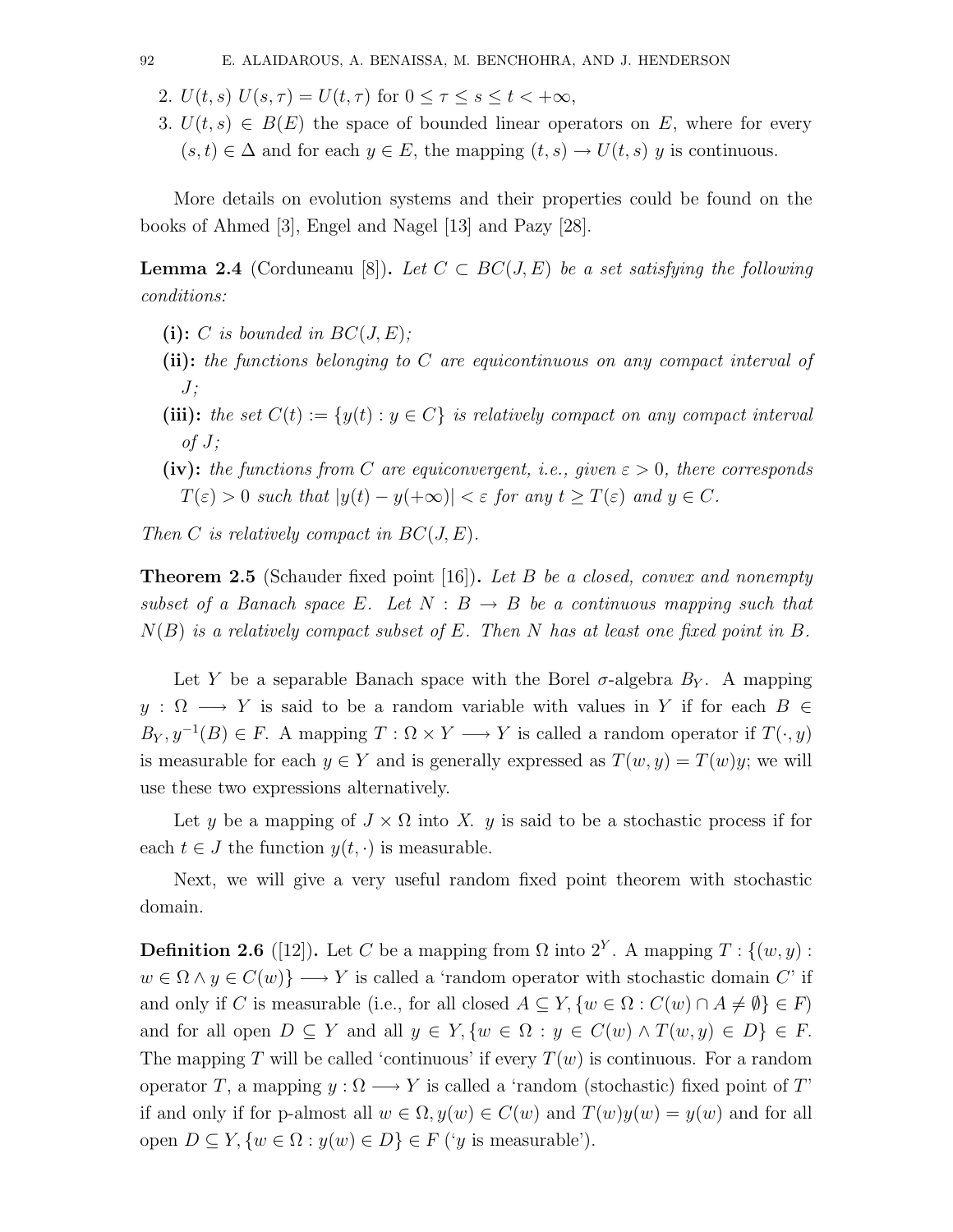**Remark 2.7.** If  $C(w) \equiv Y$ , then the definition of random operator with stochastic domain coincides with the definition of random operator.

**Lemma 2.8** ([12]). Let  $C: \Omega \longrightarrow 2^Y$  be measurable with  $C(w)$  closed, convex and solid (i.e., int  $C(w) \neq \emptyset$ ) for all  $w \in \Omega$ . We assume that there exists a measurable function  $y_0 : \Omega \longrightarrow Y$  with  $y_0 \in \text{int } C(w)$  for all  $w \in \Omega$ . Let T be a continuous random operator with stochastic domain C such that for every  $w \in \Omega, \{y \in C(w) :$  $T(w)y = y$   $\neq \emptyset$ . Then T has a stochastic fixed point.

### 3. EXISTENCE OF MILD SOLUTIONS

Now we give our main existence result for problem  $(1.1)$ – $(1.2)$ . Before stating and proving this result, we give the definition of a mild random solution.

**Definition 3.1.** A stochastic process  $y: J \times \Omega \to E$  is said to be a random mild solution of problem  $(1.1)–(1.2)$  if  $y(t, w) = \phi(t, w)$ ,  $t \in (-\infty, 0]$  and the restriction of  $y(\cdot, w)$  to the interval  $[0, \infty)$  is continuous and satisfies the following integral equation:

(3.1) 
$$
y(t, w) = U(t, 0)\phi(0, w) + \int_0^t U(t, s)f(s, y_s(\cdot, w), w)ds, \quad t \in J.
$$

We will need to introduce the following hypotheses which are be assumed hereafter

 $(H_1)$  There exist a constant  $M \geq 1$  and  $\alpha > 0$  such that

$$
||U(t,s)||_{B(E)} \le Me^{-\alpha(t-s)} \quad \text{for every } (s,t) \in \Delta.
$$

- $(H_2)$  The function  $f : \mathbb{R}^+ \times \mathcal{B} \times \Omega \to E$  is Carathéodory.
- $(H_3)$  There exist functions  $\psi: J \times \Omega \to \mathbb{R}^+$  and  $p: J \times \Omega \to \mathbb{R}^+$  such that for each  $w \in \Omega$ ,  $\psi(\cdot, w)$  is a continuous nondecreasing function and  $p(\cdot, w)$  is integrable with:

$$
|f(t, u, w)| \le p(t, w) \psi(||u||_B, w) \text{ for a.e. } t \in J \text{ and each } u \in \mathcal{B}.
$$

- $(H_4)$  For each  $w \in \Omega, \phi(\cdot, w)$  is continuous and for each  $t, \phi(t, \cdot)$  is measurable.
- $(H_5)$  For each  $(t, s) \in \Delta$  we have

$$
\lim_{t \to +\infty} \int_0^t e^{-\alpha(t-s)} p(s, w) ds = 0.
$$

**Theorem 3.2.** Suppose that hypotheses  $(H_1)$ – $(H_5)$  are valid, then the problem (1.1)– (1.2) has at least one mild random solution on  $(-\infty, \infty)$ .

**Proof.** Let  $Y$  be the space defined by

$$
Y = \{ y : \mathbb{R} \to E \text{ such that } y|_J \in BC(J, E) \text{ and } y_0 \in \mathcal{B} \},
$$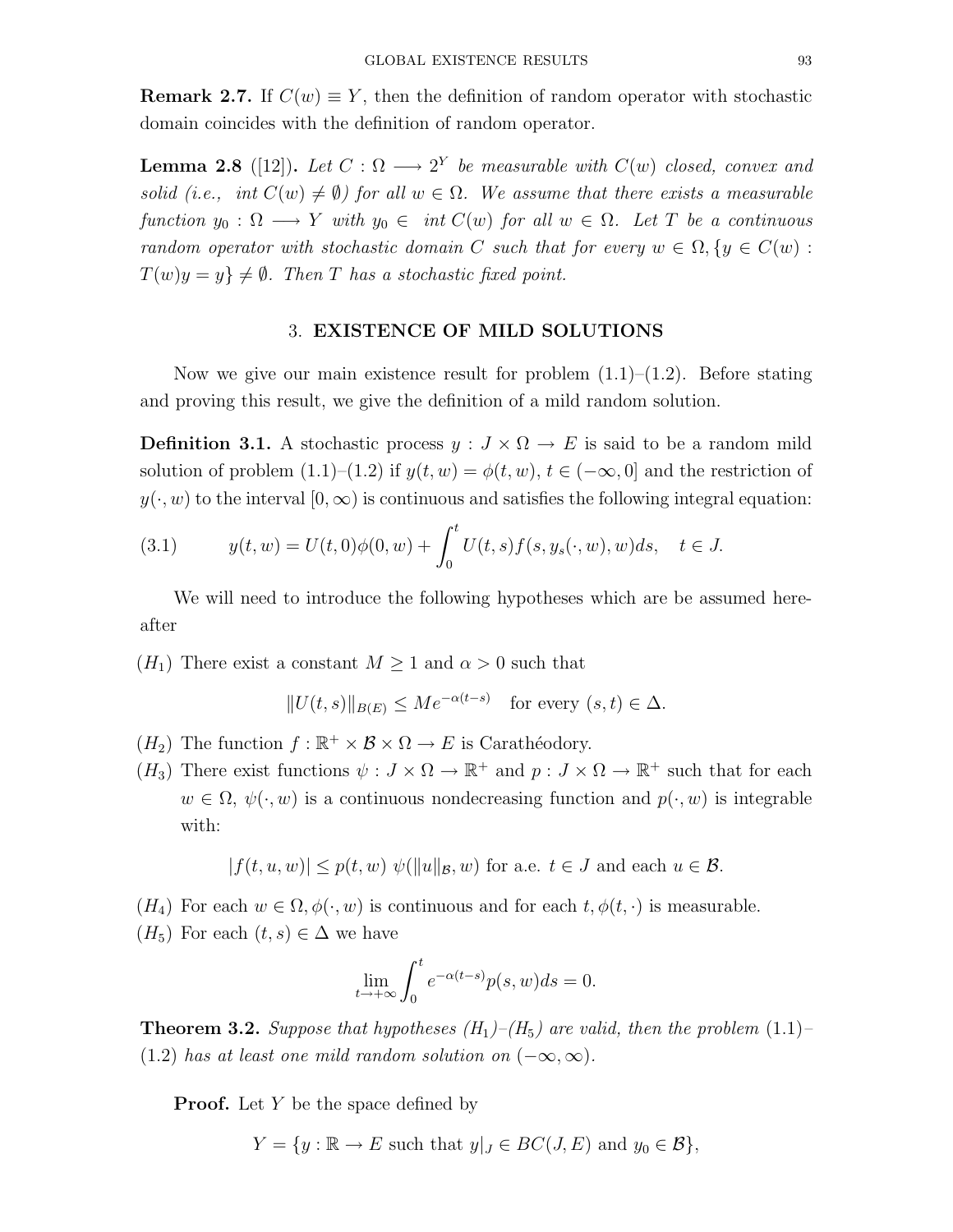(where we denote by  $y|_J$  the restriction of y to J), endowed with the uniform convergence topology, and  $N : \Omega \times Y \to Y$  be the random operator defined by

(3.2) 
$$
(N(w)y)(t) = U(t,0) \phi(0,w) + \int_0^t U(t,s) f(s,y_s,w) ds, \quad t \in J.
$$

Then we show that the mapping defined by (4) is a random operator. To do this, we need to prove that for any  $y \in Y$ ,  $N(\cdot)(y) : \Omega \longrightarrow Y$  is a random variable. First, we prove that  $N(\cdot)(y) : \Omega \longrightarrow Y$  is measurable since the mapping  $f(t, y, \cdot), t \in J$ ,  $y \in Y$ , is measurable by assumption  $(H_2)$  and  $(H_4)$ .

Let  $R(w)$  be any measurable positive function and consider the set-valued map  $D: \Omega \longrightarrow 2^Y$  defined by

$$
D(w) = \{ y \in Y : ||y|| \le R(w) \}.
$$

 $D(w)$  is bounded, closed, convex and solid for all  $w \in \Omega$ . Then D is measurable by Lemma 17 (see [20]).

Next, let  $w \in \Omega$  be fixed. Then for any  $y \in D(w)$ , and by assumption (A1), we get

$$
||y_s||_{\mathcal{B}} \le L(s)|y(s)| + M(s)||y_0||_{\mathcal{B}}\le K_T|y(s)| + M_T||\phi||_{\mathcal{B}},
$$

and by  $(H_3)$ , we have

$$
|(N(w)y)(t)| \leq ||U(t,0)||_{B(E)}|\phi(0,w)| + \int_0^t ||U(t,s)||_{B(E)}|f(s,y_s,w)|ds
$$
  

$$
\leq Me^{-\alpha t}||\phi||_B + M \int_0^t e^{-\alpha(t-s)} p(s,w) \psi(||y_s||_B, w) ds.
$$

Then, we have

$$
|(N(w)y)(t)| \le M ||\phi||_{\mathcal{B}} + M ||p||_{L^{1}} \psi(K_{T}R(w) + M_{T} ||\phi||_{\mathcal{B}}, w).
$$

Set

$$
C_1 = M ||\phi||_B, \quad C_2 = M ||p||_{L^1}, \quad C_3 = M_T ||\phi||_B, \quad C_4 = K_T
$$

and define the set-valued map

$$
\mathcal{G}(\omega) = \{r \ge 0 : C_1 + C_2 \psi(C_3 + C_4 r, w) \le r\}.
$$

Under a suitable choice of the constantes  $C_2$  and  $C_4$  we can easily show that the inequality

$$
C_1 + C_2 \psi (C_3 + C_4 r, w) \le r,
$$

has at least one solution, and hence the set-valued map  $\mathcal G$  is nonempty valued. The continuity of  $\psi$  implies that  $\mathcal G$  has closed values. Notice that

$$
\mathcal{G}(\omega) = D(w) \circ h(r, w),
$$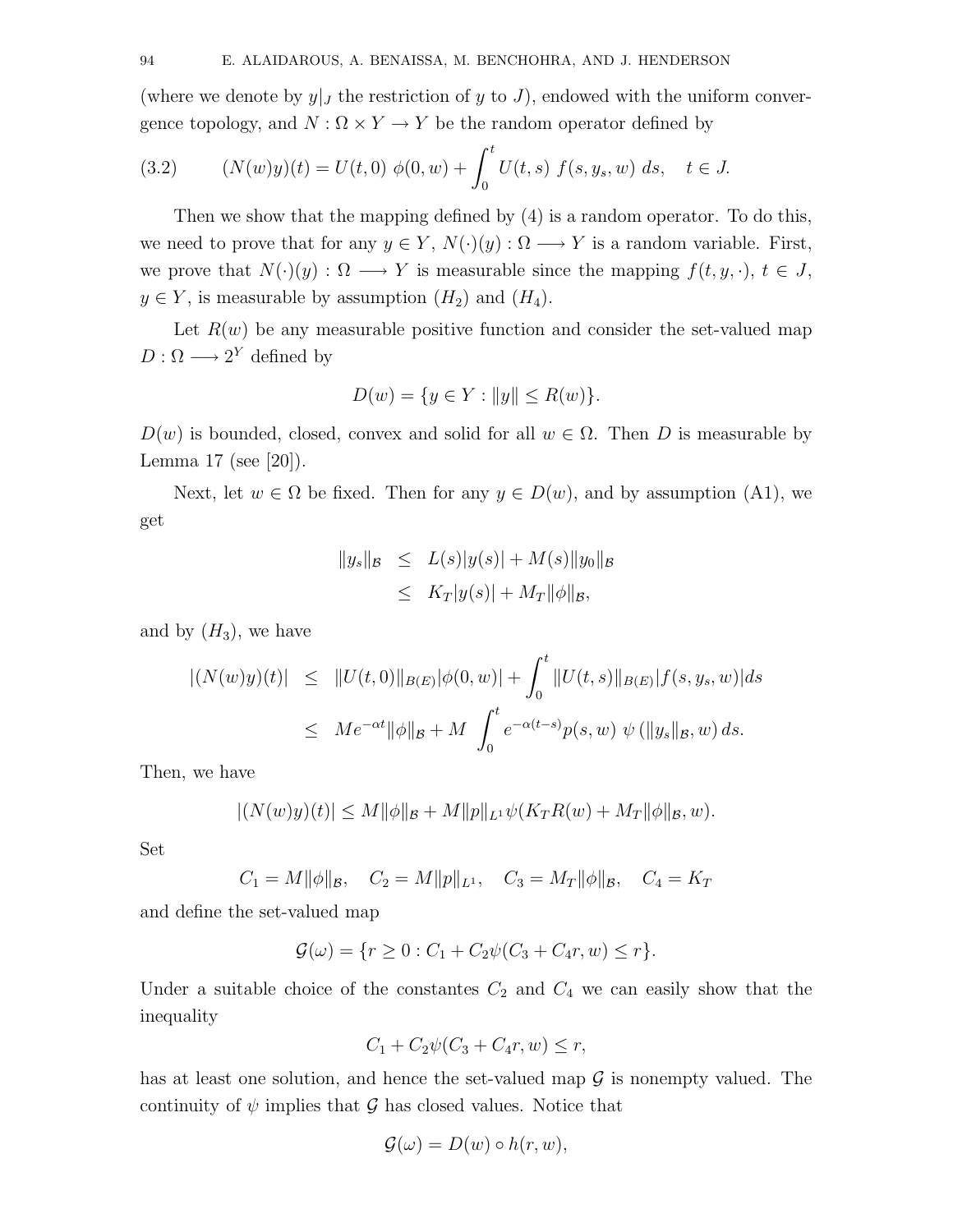where  $h$  is the function defined by

$$
h(r, w) = C_1 + C_2 \psi (C_3 + C_4 r, w).
$$

Since D and h are measurable, the set-valued map  $\mathcal G$  is measurable. The celebrated Kuratowski-Ryll-Nardzewski selection theorem ([15], Theorem 19.7) implies that the set-valued map  $\mathcal G$  has a measurable selection. Thus

$$
|| (N(w)y)|| \le M ||\phi||_B + M\psi(D_T, w)||p||_{L^1} \le R(w).
$$

This implies that N is a random operator with stochastic domain D and  $F(w)$ :  $D(w) \longrightarrow D(w)$  for each  $w \in \Omega$ .

Step 1: N is continuous.

Let  $y^n$  be a sequence such that  $y^n \longrightarrow y$  in Y. Then

$$
\begin{aligned} |(N(w)y^n)(t) - (N(w)y)(t)| &\leq \int_0^t \|U(t,s)\|_{B(E)} \|f(s,y_s^n,w) - f(s,y_s,w)\| \, ds. \\ &\leq M \int_0^t e^{-\alpha(t-s)} \|f(s,y_s^n,w) - f(s,y_s,w)\| \, ds. \end{aligned}
$$

Since  $f(s, \cdot, w)$  is continuous, we have by the Lebesgue dominated convergence theorem

$$
|| f(\cdot, y^n, w) - f(\cdot, y, w)||_{L^1} \to 0 \text{ as } n \to +\infty.
$$

Thus N is continuous.

Step 2: We shall prove that for every  $w \in \Omega$ ,  $\{y \in D(w) : N(w)y = y\} \neq \emptyset$ . For this, we use Schauder's theorem. First, we will show that  $N(D(w))$  is relatively compact using Corduneanu's lemma.

(a) First, it is clear that the assumption  $(i)$  holds. Then we will demonstrate that  $N(D(w))$  is an equicontinuous set for each closed bounded interval [0, T] in J. Let  $\tau_1, \tau_2 \in [0, T]$  with  $\tau_2 > \tau_1$ ,  $D(w)$  be a bounded set as in Step 2, and  $y \in D(w)$ . Then

$$
\begin{aligned} |(N(w)y)(\tau_2) - (N(w)y)(\tau_1)| &\leq \|U(\tau_2, 0) - U(\tau_1, 0)\|_{B(E)} \|\phi\|_{\mathcal{B}} \\ &+ \Big| \int_0^{\tau_1} [U(\tau_2, s) - U(\tau_1, s)] f(s, y_s, w) \, ds \Big| \\ &\leq \|U(\tau_2, s)f(s, y_s, w) \, ds \Big| \\ &\leq \|U(\tau_2, 0) - U(\tau_1, 0)\|_{B(E)} \|\phi\|_{\mathcal{B}} \\ &\quad + \int_0^{\tau_1} |U(\tau_2, s) - U(\tau_1, s)| |f(s, y_s, w)| \, ds \\ &\leq \|U(\tau_2, s)| |f(s, y_s, w)| \, ds \\ &\leq \|U(\tau_2, 0) - U(\tau_1, 0)\|_{B(E)} \|\phi\|_{\mathcal{B}} \end{aligned}
$$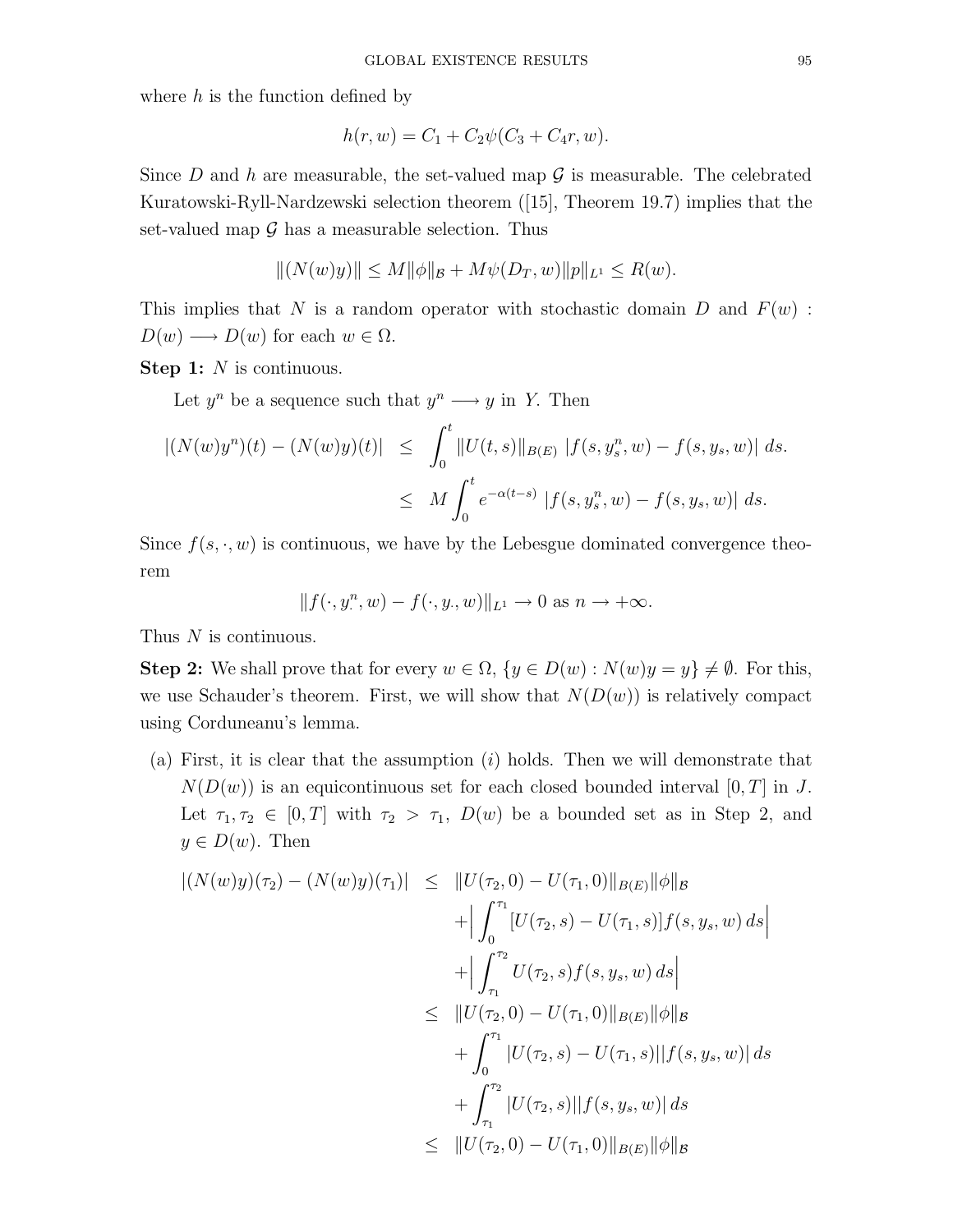+
$$
\psi(D_T, w) \int_0^{\tau_1} ||U(\tau_2, s)|
$$
  
- $U(\tau_1, s)||_{B(E)}p(s, w)ds$   
+ $M\psi(D_T, w)e^{-\alpha(\tau_2 - s)} \int_{\tau_1}^{\tau_2} p(s, w)ds.$ 

The right-hand of the above inequality tends to zero as  $\tau_2 - \tau_1 \rightarrow 0$ , as N is bounded and equicontinuous.

(b) Now we will prove that  $Z(t, w) = \{ (N(w)y)(t) : y \in D(w) \}$  is precompact in E. Let  $t \in [0, T]$  be fixed and let  $\epsilon$  be a real number satisfying  $0 < \epsilon < t$ . For  $y \in D(w)$  we define

$$
(N_{\epsilon}(w)y)(t) = U(t,0)\phi(0,w) + U(t,t-\epsilon)\int_0^{t-\epsilon} U(t-\epsilon,s)f(s,y_s,w)\,ds.
$$

Since  $U(t, s)$  is a compact operator and the set  $Z_{\epsilon}(t, w) = \{ (N_{\epsilon}(w)y)(t) : y \in$  $D(w)$  is the image of a bounded subset of E, then  $Z_{\epsilon}(t, w)$  is precompact in E for every  $\epsilon$ ,  $0 < \epsilon < t$ . Moreover

$$
|(N(w)y)(t) - (N_{\epsilon}(w)y)(t)| \leq \int_{t-\epsilon}^{t} ||U(t,s)||_{B(E)} |f(s,y_s,w)| ds
$$
  

$$
\leq M\psi(D_T, w)e^{-\alpha(t-s)} \int_{t-\epsilon}^{t} p(s,w)ds.
$$

Therefore the set  $Z(t, w) = \{(N(w)y)(t) : y \in D(w)\}\$ is precompact in E. (c) Finally, it remains to show that  $N$  is equiconvergent.

Let  $y \in D(w)$ . Then from  $(H_1)$  and  $(H_3)$ , we have

$$
|(N(w)y)(t)| \le Me^{-\alpha t} \|\phi\|_{\mathcal{B}} + M \int_0^t e^{-\alpha(t-s)} p(s, w) \ \psi(D_T, w) \, ds.
$$

It follows immediately by  $(H_5)$  that  $|(N(w)y)(t)| \longrightarrow 0$  as  $t \rightarrow +\infty$ . Then

$$
\lim_{t \to +\infty} |(N(w)y)(t) - (N(w)y)(+\infty)| = 0,
$$

which implies that  $N$  is equiconvergent.

As a consequence of Steps 1–2 and (a), (b), (c), we can conclude that  $N(w)$ :  $D(w) \to D(w)$  is continuous and compact. From Schauder's theorem, we deduce that  $N(w)$  has a fixed point  $y(w)$  in  $D(w)$ . Since  $\bigcap_{w\in\Omega}D(w)\neq\emptyset$ , the hypothesis that a measurable selection of int  $D$  exists holds. By Lemma 2.8, the random operator  $N$ has a stochastic fixed point  $y^*(w)$ , which is a random mild solution of the random problem  $(1.1)–(1.2)$ .

#### 4. AN EXAMPLE

Consider the following functional partial differential equation:

$$
(4.1)\ \frac{\partial}{\partial t}z(t,x,w) = a(t,x)\frac{\partial^2}{\partial x^2}z(t,x,w) + C_0(w)K(w)e^{-t}\int_{-\infty}^0\frac{\exp(z(t+s,x,w))}{1+s^2}ds,
$$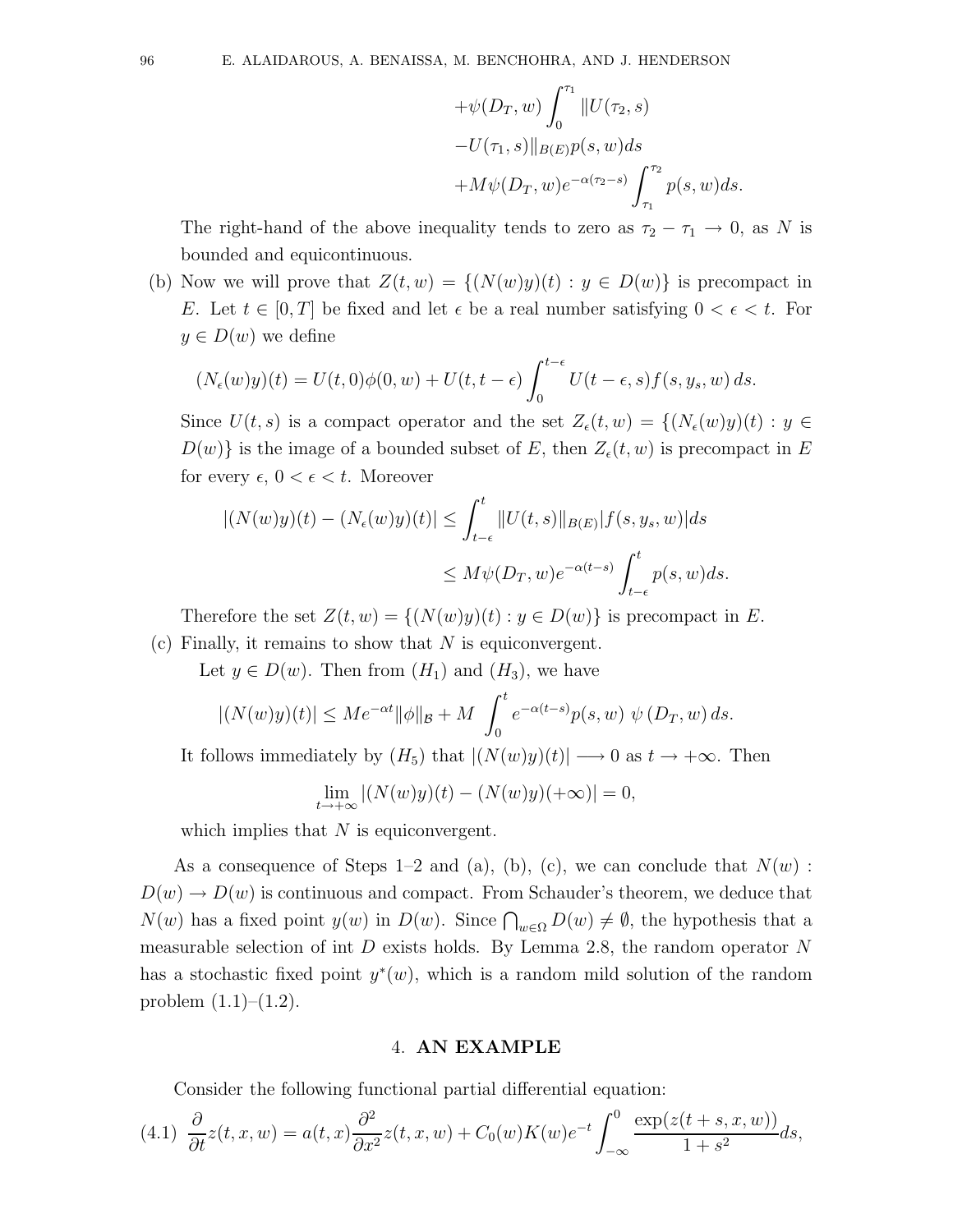$x \in [0, \pi], t \in [0, +\infty),$ 

(4.2) 
$$
z(t, 0, w) = z(t, \pi, w) = 0, \quad t \in [0, +\infty), \quad w \in \Omega,
$$

(4.3) 
$$
z(s, x, w) = z_0(s, x, w), \quad s \in (-\infty, 0], \quad x \in [0, \pi], \quad w \in \Omega,
$$

where  $a(t,\xi)$  is a continuous function which is uniformly Hölder continuous in t, K and  $C_0$  are a real-valued random variable.

Let  $E = L^2[0, \pi]$  and  $(\Omega, F, P)$  be a complete probability space, and define  $A(t)$ by

$$
A(t)v = a(t, \xi)v''
$$

with domain

 $D(A) = \{v \in E, v, v' \text{ are absolutely continuous }, v'' \in E, v(0) = v(\pi) = 0\}.$ 

Then  $A(t)$  generates an evolution system  $U(t, s)$  satisfying assumption  $(H_1)$  (see [14, 22]).

Let  $\mathcal{B} = BUC(\mathbb{R}^-; E)$  be the space of bounded uniformly continuous functions endowed with the norm,

$$
\|\phi\| = \sup_{s \le 0} |\phi(s)| \quad \text{ for } \phi \in \mathcal{B}.
$$

If we put  $\phi \in BCU(\mathbb{R}^-; E)$ ,  $x \in [0, \pi]$  and  $w \in \Omega$ ,

$$
y(t, x, w) = z(t, x, w), \quad t \in [0, T],
$$

 $\phi(s, x, w) = z_0(s, x, w), \quad s \in (-\infty, 0], \quad x \in [0, \pi], \quad w \in \Omega.$ 

Set

$$
f(t, \varphi(x), w) = \int_{-\infty}^{0} e^{-t} \varphi(s, x, w) ds,
$$

with

$$
\varphi(s, x, w) = \exp(z(t+s, x, w)).
$$

The function  $f(t, \varphi(x), w)$  is Carathéodory, and satisfies  $(H_2)$  with

$$
p(t, w) = K(w) \frac{\pi}{2} e^{-t}
$$
 and  $\psi(x, w) = |C_0(w)| e^x$ .

Then the problem  $(1.1)$ – $(1.2)$  is an abstract formulation of the problem  $(4.1)$ –  $(4.3)$ , and conditions  $(H_1)$ – $(H_5)$  are satisfied. Theorem 3.2 implies that the random problem (4.1)–(4.3) has at least one random mild solution.

ACKNOWLEDGEMENT. The authors are grateful to the Editor and the Referee for their helpful remarks.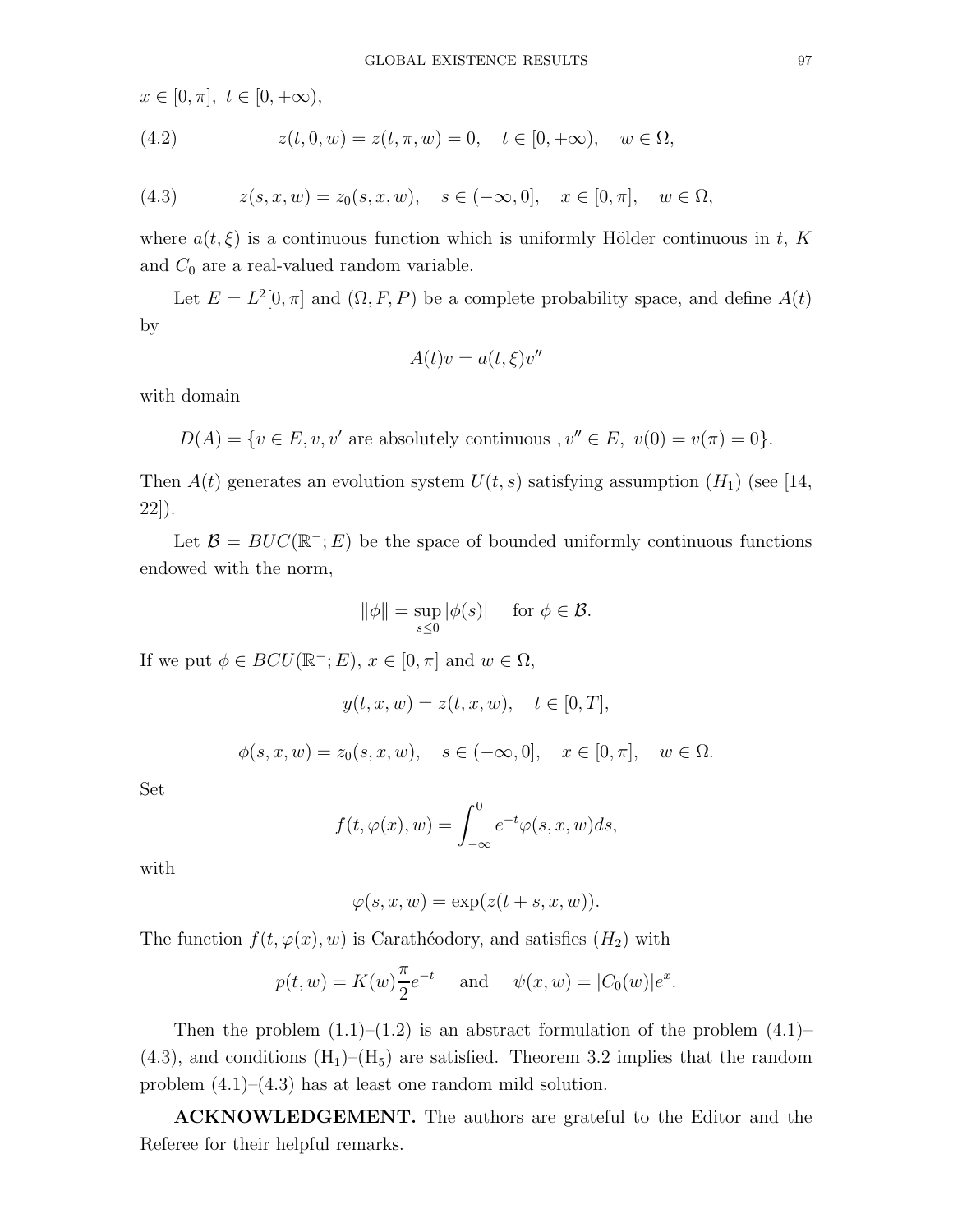### REFERENCES

- [1] S. Abbas and M. Benchohra, Advanced Functional Evolution Equations and Inclusions, Springer, New York, 2015.
- [2] R. P. Agarwal and D. O'Regan, Infinite Interval Problems for Differential, Difference and Integral Equations, Kluwer Academic Publishers, Dordrecht, 2001.
- [3] N. U. Ahmed, Semigroup Theory with Applications to Systems and Control, Harlow John Wiley & Sons, Inc., New York, 1991.
- [4] S. Baghli and M. Benchohra, Uniqueness results for partial functional differential equations in Fréchet spaces, Fixed Point Theory 9 (2008), 395–406.
- [5] S. Baghli and M. Benchohra, Perturbed functional and neutral functional evolution equations with infinite delay in Fréchet spaces, *Electron. J. Differential Equations* 2008 (69) (2008), 1–19.
- [6] S. Baghli and M. Benchohra, Global uniqueness results for partial functional and neutral functional evolution equations with infinite delay, Differential Integral Equations 23 (2010), 31–50.
- [7] A. T. Bharucha-Reid, Random Integral Equations, Academic Press, New York, 1972.
- [8] C. Corduneanu, Integral Equations and Stability of Feedback Systems, Academic Press, New York, 1973.
- [9] B. C. Dhage, On global existence and attractivity results for nonlinear random integral equations, Panamer. Math. J. 19 (2009), 97–111.
- [10] B. C. Dhage and S. K. Ntouyas, Existence and attractivity results for nonlinear first order random differential equations, Opuscula Math. 30 (2010), 411–429.
- [11] R. Edsinger, Random Ordinary Differential Equations, Ph.D. Thesis, Univ. of California, Berkeley, 1968.
- [12] H. W. Engl, A general stochastic fixed-point theorem for continuous random operators on stochastic domains. J. Math. Anal. Appl. 66 (1978), 220–231.
- [13] K. J. Engel and R. Nagel, One-Parameter Semigroups for Linear Evolution Equations, Springer-Verlag, New York, 2000.
- [14] A. Freidman, Partial Differential Equations, Holt, Rinehart and Winston, New York, 1969.
- [15] L. Gorniewicz, Topological Fixed Point Theory of Multivalued Mappings, Mathematics and its Applications, 495, Kluwer Academic Publishers, Dordrecht, 1999.
- [16] A. Granas and J. Dugundji, Fixed Point Theory. Springer-Verlag New York, 2003.
- [17] J. Hale and J. Kato, Phase space for retarded equations with infinite delay, Funkcial. Ekvac. 21 (1978), 11–41.
- [18] J. K. Hale and S. M. Verduyn Lunel, Introduction to Functional Differential Equations, Applied Mathematical Sciences 99, Springer-Verlag, New York, 1993.
- [19] Y. Hino, S. Murakami and T. Naito, Functional Differential Equations with Unbounded Delay, Springer-Verlag, Berlin, 1991.
- [20] S. Itoh, Random fixed point theorems with an application to random differential equations in Banach space, J. Math. Anal. Appl. 67 (1979), 261–273.
- [21] V. Kolmanovskii and A. Myshkis, Introduction to the Theory and Application of Functional-Differential Equations, Kluwer Academic Publishers, Dordrecht, 1999.
- [22] S. G. Krein, Linear Differential Equations in Banach Spaces, Amer. Math. Soc., Providence, 1971.